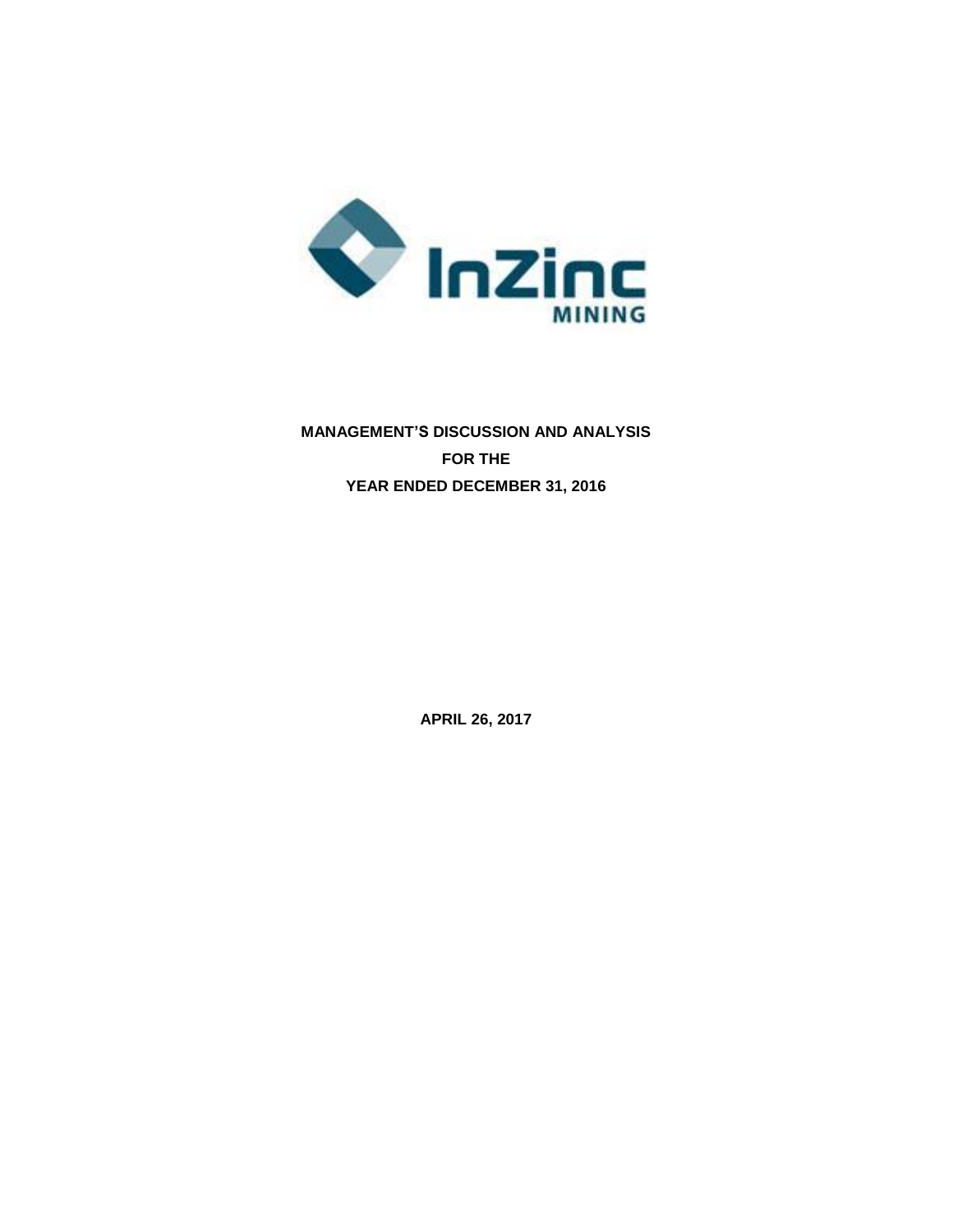# *Description of Management Discussion and Analysis*

The purpose of this Management Discussion and Analysis ("MD&A") is to explain management's point of view regarding the past performance and future outlook of InZinc Mining Ltd. (the "Company"). This report also provides information to improve the reader's understanding of the consolidated financial statements and related notes for the year ended December 31, 2016 and 2015 as well as important trends and risks affecting the Company's financial performance. The following discussion is dated and current as of April 26**,** 2017. This MD&A contains forward-looking information and statements which are based on the conclusions of management. The forward-looking information and statements are only made as of the date of this MD&A.

The Company's certifying officers, based on their knowledge, having exercised reasonable diligence, are also responsible to ensure that these filings do not contain any untrue statement of a material fact or omit to state a material fact required to be stated or that is necessary to make a statement not misleading in light of the circumstances under which it was made, with respect to the period covered by these filings, and these financial statements together with the other financial information included in these filings. The Board of Directors' approves the Financial Statements and MD&A and ensures that management has discharged its financial responsibilities. The Board's review is accomplished principally through the Audit Committee, which meets periodically to review all financial reports, prior to filing.

Additional information on the Company is available on SEDAR and at the Company's website, **[www.inzincmining.com](http://www.lithicresources.com/)**.

# *Forward-Looking Statements*

Certain disclosures contained in this MD&A may constitute forward-looking information. This is information regarding possible events, conditions or results of operations of the Company that is based upon assumptions about future economic conditions and courses of action which is inherently uncertain. All information other than statements of historical fact may be forward-looking information.

Forward-looking information is subject to a variety of risks and uncertainties which could cause actual events or results to differ from those reflected in the forward-looking statements, including, without limitation, risks and uncertainties relating to the interpretation of drill results and the estimation of mineral resources, the geology, grade and continuity of mineral deposits and the possibility that future exploration and development results will not be consistent with the Company's expectations. Some other risks and factors which could cause results to differ materially from those expressed in the forward-looking information contained in this MD&A are described under the heading "Risks and Uncertainties".

Readers are cautioned that any such listings of risks are not, and in fact cannot be, complete. Although the Company has attempted to identify important factors that could cause actual events and results to differ materially from those described in the forward-looking information, there may be other factors that cause events or results to differ from those intended, anticipated or estimated. The Company believes the expectations reflected in the forward-looking information are reasonable but no assurance can be given that these expectations will prove to be correct and readers are cautioned not to place undue reliance on forwardlooking information contained in this MD&A.

The forward-looking information contained in this MD&A is provided as of the date hereof and the Company undertakes no obligation to update publicly or revise any forward-looking information, whether as a result of new information, future events or otherwise, except as otherwise required by law. All of the forward-looking information contained in this MD&A is expressly qualified by this cautionary statement.

# **Description of Business**

InZinc Mining Ltd. (the "Company") is incorporated under the Canada Business Corporations Act and is listed on the TSX Venture Exchange ("TSX-V"). It was renamed from Lithic Resources Ltd. on February 18, 2014. The principal business of the Company is the acquisition and exploration of mineral properties ("exploration and evaluation assets"), either solely or through joint ventures and options.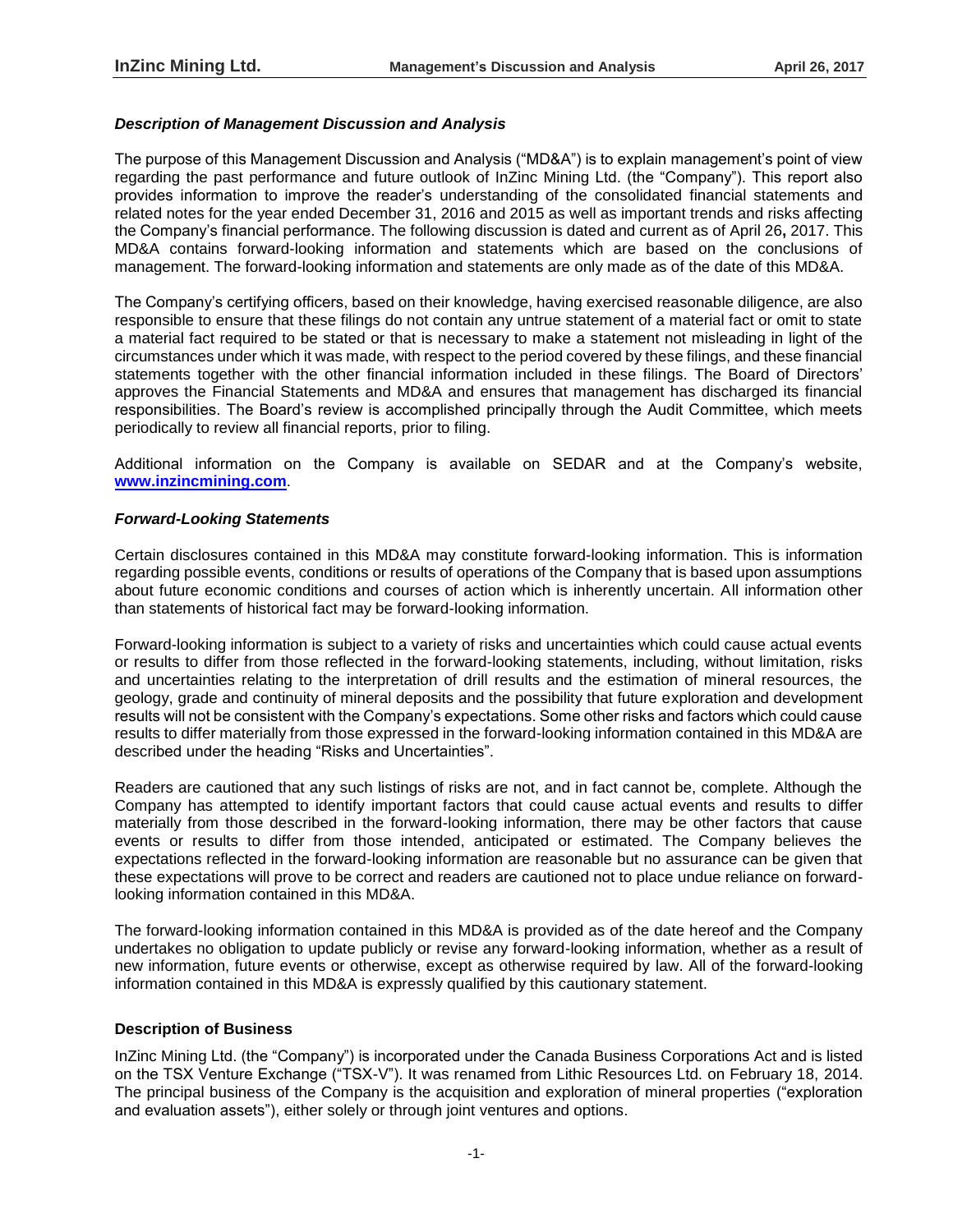# **Discussion of Operations**

The Company currently holds two properties, the West Desert zinc property in western Utah, formerly known as the Crypto Zinc Property and the newly acquired Indy zinc property in British Columbia. In addition to exploring its existing properties, the Company is engaged in a continuing review of other properties and projects for possible acquisition.

The Company's West Desert zinc and Indy zinc projects are at the exploration stage and have not generated any revenues. At December 31, 2016, the Company had not yet achieved profitable operations and has a deficit of \$8,126,512 (December 31, 2015 - \$7,631,155). These losses resulted in a net loss per share for the year ended December 31, 2016 of \$0.01 (2015 - \$0.00).

Since the Company's properties are at the exploration stage, it does not have operations or operating results in the conventional use of the terms. The Company's financial success will ultimately be dependent upon finding economically recoverable mineral reserves, confirmation of its interest in those reserves and its ability to obtain the necessary financing to profitably produce those reserves.

# **Summary of Recent Activities**

On October 18, 2016 the Company signed an option agreement with Pac Shield Resources Inc. ("PSR"), a private British Columbia company, to acquire a 100% interest in the Indy zinc project ("Indy") located in central British Columbia. The property consists of seven mineral claims (2111 hectares) located approximately 100 kilometres south of the city of Prince George, British Columbia.

On August 25, 2016 the Company provided a 12-month extension of the expiry date of 4,513,700 share purchase warrants originally issued in connection with two non-brokered private placements that closed on August 29, 2014 (3,333,400 units) and September 30, 2014 (5,694,000 units). Each unit in both Placements consisted of one share and one half share purchase warrant. The original terms of the Placements specified that each Warrant was exercisable into one common share of the Company at a price of \$0.30 per Warrant Share until August 29, 2016 and September 29, 2016, respectively.

On June 22, 2016, the Company announced the appointment of Mr. John Murphy to the Board of Directors of the Company effective June 21, 2016.

On June 2, 2016, the Company announced that Mr. Chris Staargaard resigned as President, Chief Executive Officer and Director of the Company to pursue other interests. Mr. Kerry Curtis, Independent Chairman and Director of InZinc since 2012, has assumed the role of Interim Chief Executive Officer of the Company.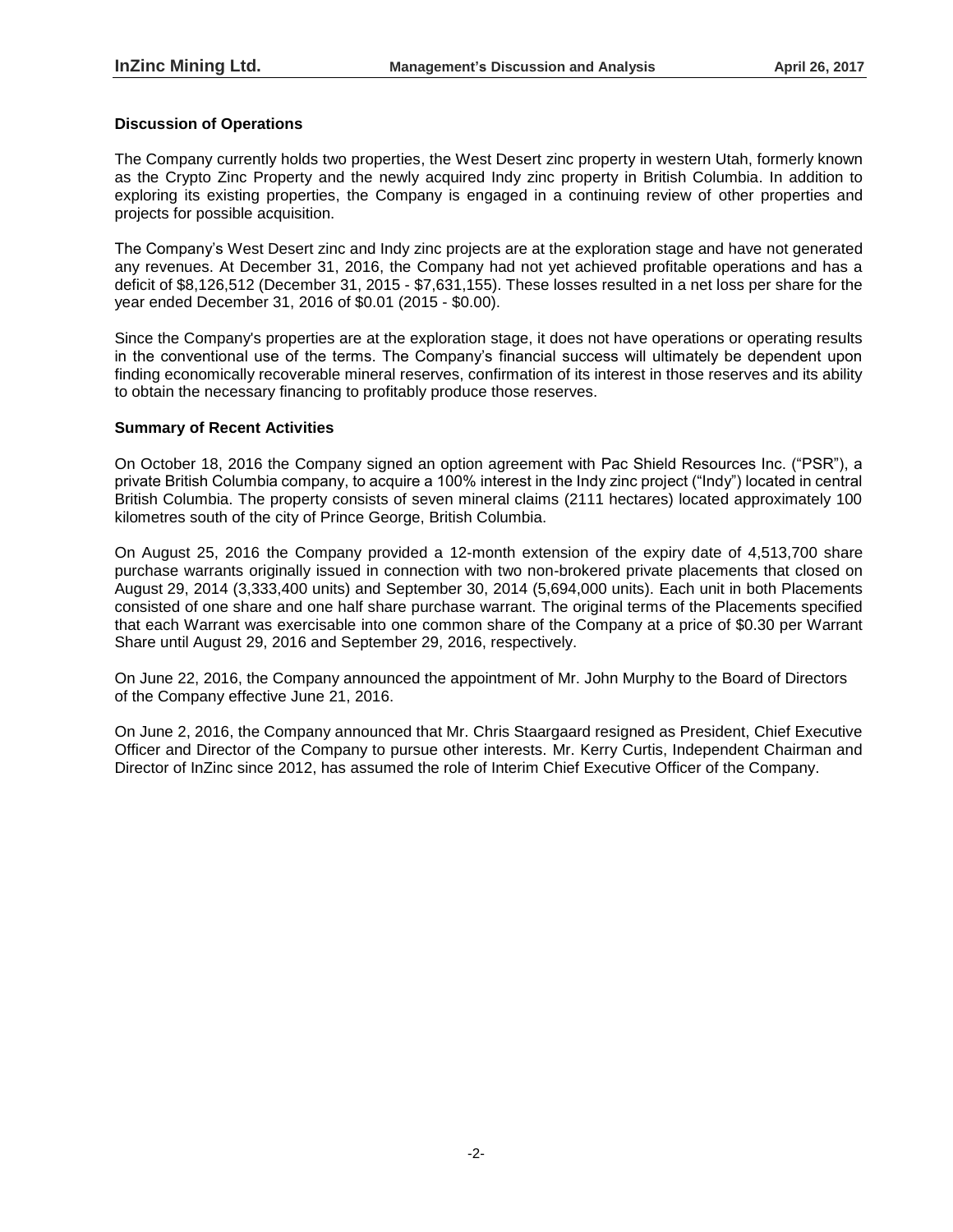# **Summary of Exploration Activities**

The following is a breakdown of the components of the Company's exploration and evaluation assets, on the West Desert Project, for the year ended December 31, 2016:

|                                        | <b>West Desert</b> |
|----------------------------------------|--------------------|
|                                        |                    |
| <b>Acquisition costs</b>               |                    |
| Balance, beginning and end of year     | 394.127            |
|                                        |                    |
| Deferred exploration costs             |                    |
| Balance, beginning of year             | 5,222,078          |
| Additions during the year:             |                    |
| Field costs                            | 3.548              |
| Property holding costs, taxes and fees | 49,914             |
|                                        | 53,462             |
| Balance, December 31, 2016             | 5,275,540          |
| Total                                  | 5,669,667          |

# **West Desert Zinc Project**

In May of 2005, the Company signed an agreement to purchase a 100% interest in the West Desert zinccopper project (then known as the Crypto Zinc property) from EuroZinc Mining Corporation in exchange for 1.5 million shares and \$25,000 in cash. The 4,258 acre property is located in Utah about 160 kilometres southwest of Salt Lake City, is crossed by a power-line, is easily accessible by road and has railheads within 90 kilometres. It includes the historic Fish Springs Mining District which from the late 19th century through the mid-1970's recorded production of 2.7 million oz of silver.

# *Property Geology and History of Work Prior to Acquisition by the Company*

The West Desert deposit is a significant skarn/carbonate replacement deposit containing zinc-copper-silvergold-indium and iron and is similar in many respects to the deposits comprising the world class Bingham, Park City and Tintic mining districts located some 130km to the east.

Modern exploration commenced in 1953 when Kennecott identified a very large magnetic anomaly at West Desert in a regional search for porphyry copper deposits. Beginning in 1961, Utah International drilled the property for its iron (magnetite) potential, subsequently discovering significant zinc mineralization. Cyprus Minerals optioned the property in the early 1990's and drilled a number of additional holes, mainly to test the known zones at depth. In all, 68 holes totalling about 27,000 metres were drilled on the property prior to InZinc's involvement.

Zinc mineralization at West Desert is concentrated in two contiguous zones, known as the Main and Deep (CRD) Zones hosted in a sequence of Cambrian to Ordovician carbonate rocks where those strata have been cut by a quartz monzonite intrusive of Late Eocene age. Zinc in both zones occurs as coarse-grained sphalerite in magnetite-rich, skarns and/or replacement deposits preferentially developed in shaly members within the dolomitic carbonate sequence. Small amounts of chalcopyrite are commonly found with sphalerite and some zones of relative copper enrichment are present. The Main zone is generally oxidized to a maximum depth of about 250 metres, sphalerite having been converted mainly to smithsonite and hemimorphite.

Numerous significant intervals of molybdenite mineralization have been intersected in drilling, both as disseminations in skarn and as porphyry-style quartz-molybdenite-pyrite veinlets and fracture-coatings in the underlying intrusive rocks. The general distribution and chemistry of mineralization on the West Desert property shows zoning similar to that in typical porphyry systems, with an inner zone of molybdenum-rich mineralization grading outwards through copper and zinc, then lead, silver and manganese with increasing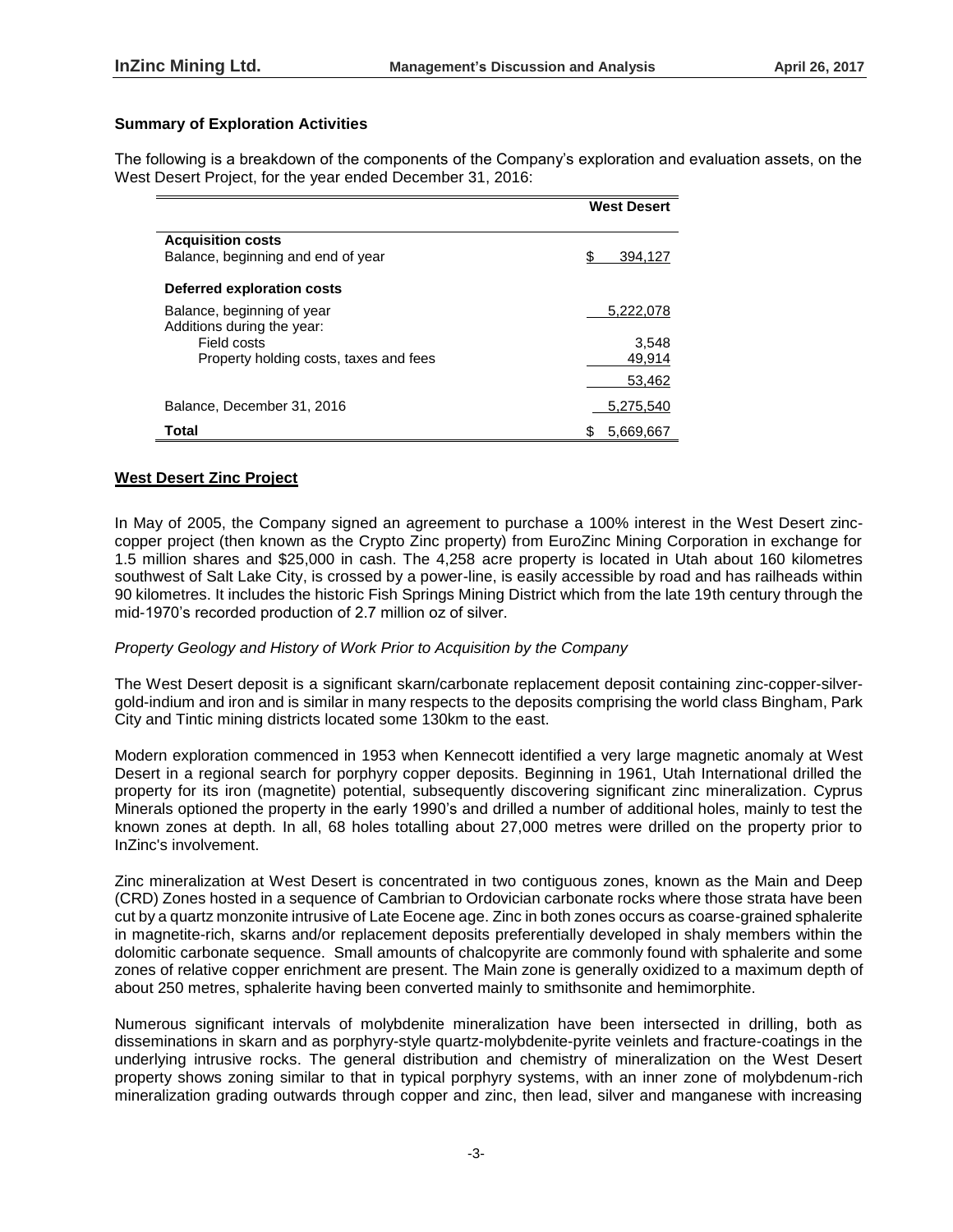distance from the intrusive. It is very likely that known mineralization is related to an underlying porphyry molybdenum system.

Various historic workings in the Fish Springs District are developed on high grade silver-lead replacement deposits controlled by structures and occur to the east of the known zinc deposit. Total production in the district, in which the single largest mine by far was the Utah Mine, is recorded at about 20,300 tons grading 128 ounces silver per ton (4,389 gpt) and 44% lead. High grade intercepts of silver-rich replacement style mineralization have been encountered in drilling outside of the historical mine area.

# *2006-2010 Exploration by InZinc*

The Company completed an Induced Polarization survey and a detailed helicopter-borne aeromagnetic survey in 2006. From 2007 to 2008 a total of 10,639 metres of diamond core drilling was completed in 15 holes. An independent resource estimate was completed by Mine Development Associates ("MDA") of Reno, Nevada and published on March 29, 2010. Metallurgical testwork on both sulphide and oxide mineralization was also completed in 2010. On August 5, 2010, the Company announced a Preliminary Economic Assessment ("PEA") of the West Desert project and a final report was filed on September 17, 2010.

# *2014 Preliminary Economic Assessment*

On April 1, 2014, the Company announced the results of a new PEA of the West Desert project and the full technical report was published on May 7, 2014. The 2014 PEA is major re-appraisal of the West Desert project and supersedes all earlier reports.

# *Highlights*

- After tax NPV(8%) of \$US 258 million, IRR of 23% and payback of 3.7 years assuming base case long term metal prices (*US\$; zinc = \$1 /lb, copper = \$3 /lb, iron = \$105 /t, indium = \$600 /kg, silver = \$21 /oz, gold = \$1,300 /oz)*
- conventional bulk underground mining of sulphide resources
- 2.37 million tonnes per year mined over a 14.8 year mine life
- conventional processing to produce three clean concentrates
- zinc recoveries of 92% into a concentrate grading 55% zinc and containing high levels of indium with no deleterious elements
- copper recoveries of 74% into a concentrate grading 29% copper with payable levels of silver and gold and no deleterious elements
- average annual production of 107.9 million lbs zinc, 9.9 million lbs copper and 1.0 million tonnes iron concentrate (magnetite)
- good potential for resource expansion

The PEA was prepared by Mine Development Associates ("MDA") with contributions from International Metallurgical and Environmental Inc.("IME") in accordance with the definitions in Canadian National Instrument 43-101. The PEA is considered preliminary in nature. It includes Inferred mineral resources that are considered too speculative to have the economic considerations applied that would enable classification as mineral reserves. There is no certainty that the conclusions within the PEA will be realized. Mineral resources that are not mineral reserves do not have demonstrated economic viability.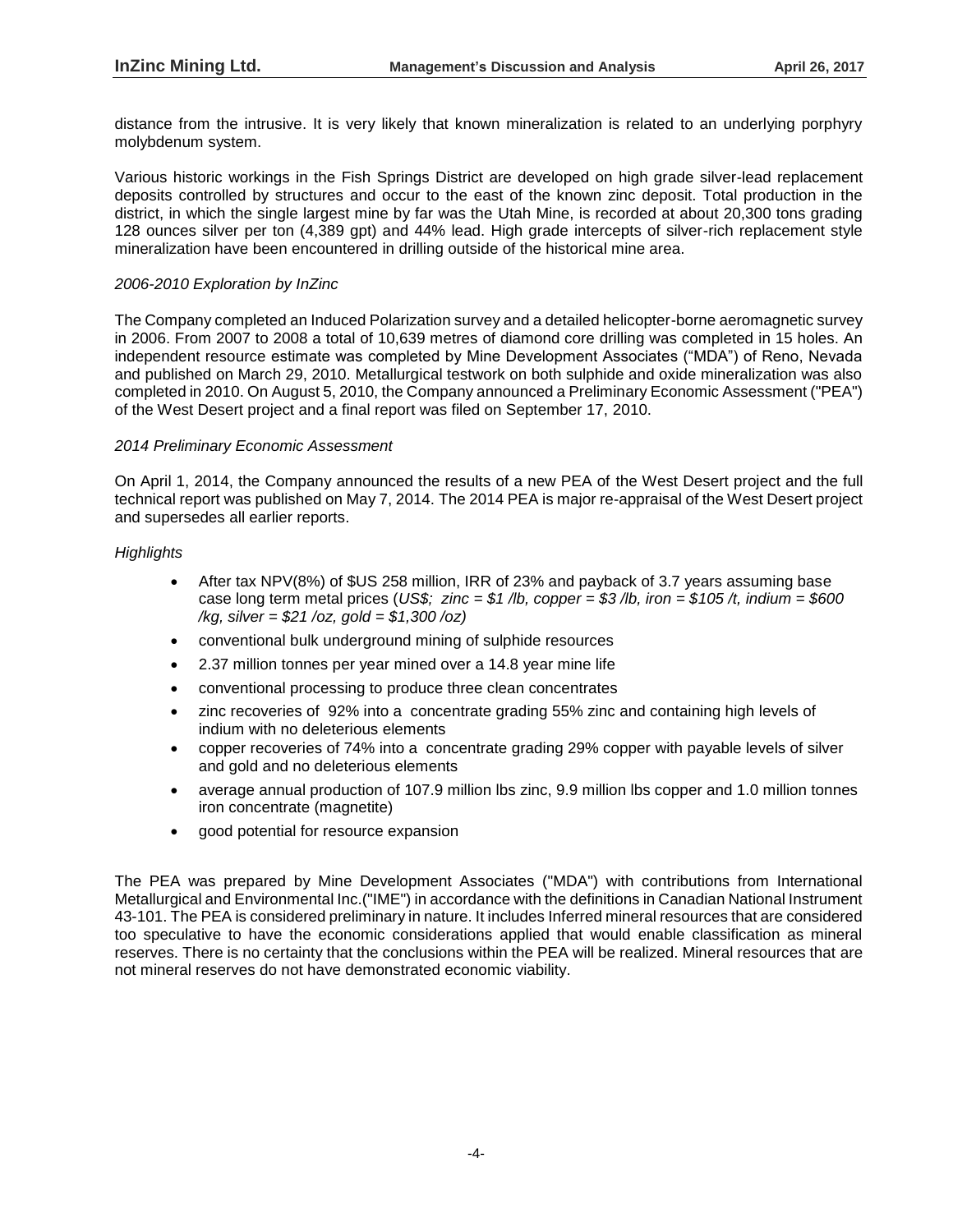# *2014 PEA Economics*

The table below summarizes base case economic metrics for the Project as well as its sensitivity to the price of zinc:

|                              |                 | <b>After-Tax</b> |                |                 | Pre-Tax         |                |                  |
|------------------------------|-----------------|------------------|----------------|-----------------|-----------------|----------------|------------------|
| <b>Zinc Price</b><br>(\$/lb) | <b>NPV (5%)</b> | <b>NPV (8%)</b>  | <b>IRR (%)</b> | <b>NPV (5%)</b> | <b>NPV (8%)</b> | <b>IRR (%)</b> | Payback<br>(Yrs) |
| 0.80                         | \$238M          | \$146M           | 17%            | \$321M          | \$208M          | 19%            | 4.9              |
| 1.00                         | \$377M          | \$258M           | 23%            | \$507M          | \$357M          | 27%            | 3.7              |
| 1.20                         | \$507M          | \$363M           | 29%            | \$693M          | \$506M          | 34%            | 3.0              |

*Note: US\$; base case at Zn=\$1 in bold*

Project economics were estimated on the basis of the average of long term metal price forecasts and included zinc at \$1/lb, copper at \$3/lb, iron ore at \$105/t (62% Fe, CFR-Tianjin), gold at \$1,300/oz and silver at \$21/oz. The project's iron concentrate (magnetite) is expected to attract a \$10/t premium to the Tianjin benchmark iron ore price and be priced at \$115/t. No long term projections were available for the indium price and a price of \$600/kg, well below the current spot price of about \$750/kg, was chosen.

# *2014 PEA Mineral Resources*

The PEA resource estimates were revised to include iron (magnetite). MDA constructed a highly detailed, three dimensional block model on the basis of both InZinc's and historical drilling. Zinc, iron, copper and indium grades were assigned to each block using inverse distance interpolation.

Gross metal values (GMV) used for resource cutoff reporting were based on a zinc price of US\$1/lb, a copper price of US\$3/lb, an iron ore price of \$105/tonne and an indium price of US\$600/kg to determine the relative value of each metal. The magnetite price of \$115/t ultimately used in the GMV calculation included an expected \$10/t premium to the benchmark iron ore price.

A GMV cutoff value of \$50/tonne was used to define (sulphide) resources that would be potentially mineable in an underground operation. A GMV cutoff value of \$15/tonne was used to define oxide resources that would be potentially mineable in an open pit operation. All mineralization was diluted to minimum dimensions of 2m by 2m by 3m.

| Cut-off<br>(SGMV/t) | Category        | <b>Million</b><br>Tonnes | <b>ZnEa</b><br>(%) | Zn<br>(%) | Zn<br>(MIbs) | Cu<br>$(\%)$ | Cu<br>(MIbs) | <b>In</b><br>(g/t) | <b>In</b><br>(t) | <b>Magnetite</b><br>$(\%)$ | <b>Magnetite</b><br>(Mt) |
|---------------------|-----------------|--------------------------|--------------------|-----------|--------------|--------------|--------------|--------------------|------------------|----------------------------|--------------------------|
| 50                  | Indicated       | 13.0                     | 6.22               | 2.16      | 691.3        | 0.23         | 65.1         | 33                 | 433              | 48                         | 6.2                      |
| 100                 | Indicated       | 8.0                      | 7.96               | 3.18      | 561.1        | 0.29         | 50.9         | 42                 | 340              | 53                         | 4.2                      |
| 150                 | Indicated       | 3.9                      | 10.50              | 5.28      | 456.1        | 0.34         | 29.2         | 54                 | 211              | 53                         | 2.1                      |
| 50                  | <b>Inferred</b> | 46.0                     | 5.57               | 1.76      | 1.781.0      | 0.22         | 224.6        | 24                 | 1,10             | 48                         | 22.0                     |
| 100                 | <b>Inferred</b> | 23.8                     | 7.59               | 3.02      | 1.583.9      | 0.32         | 167.2        | 32                 | 762              | 53                         | 12.5                     |
| 150                 | <b>Inferred</b> | 9.8                      | 10.70              | 5.88      | 1.266.5      | 0.43         | 92.4         | 38                 | 375              | 48                         | 4.7                      |

Project wide underground sulphide resources are summarized in the table below:

*Note: base cases at GMV cutoff = \$50 in bold; US\$; ZnEq based on 100% recovery and Zn=\$1/lb, Cu=\$3/lb, Magnetite=\$115/t, and In=\$600/kg*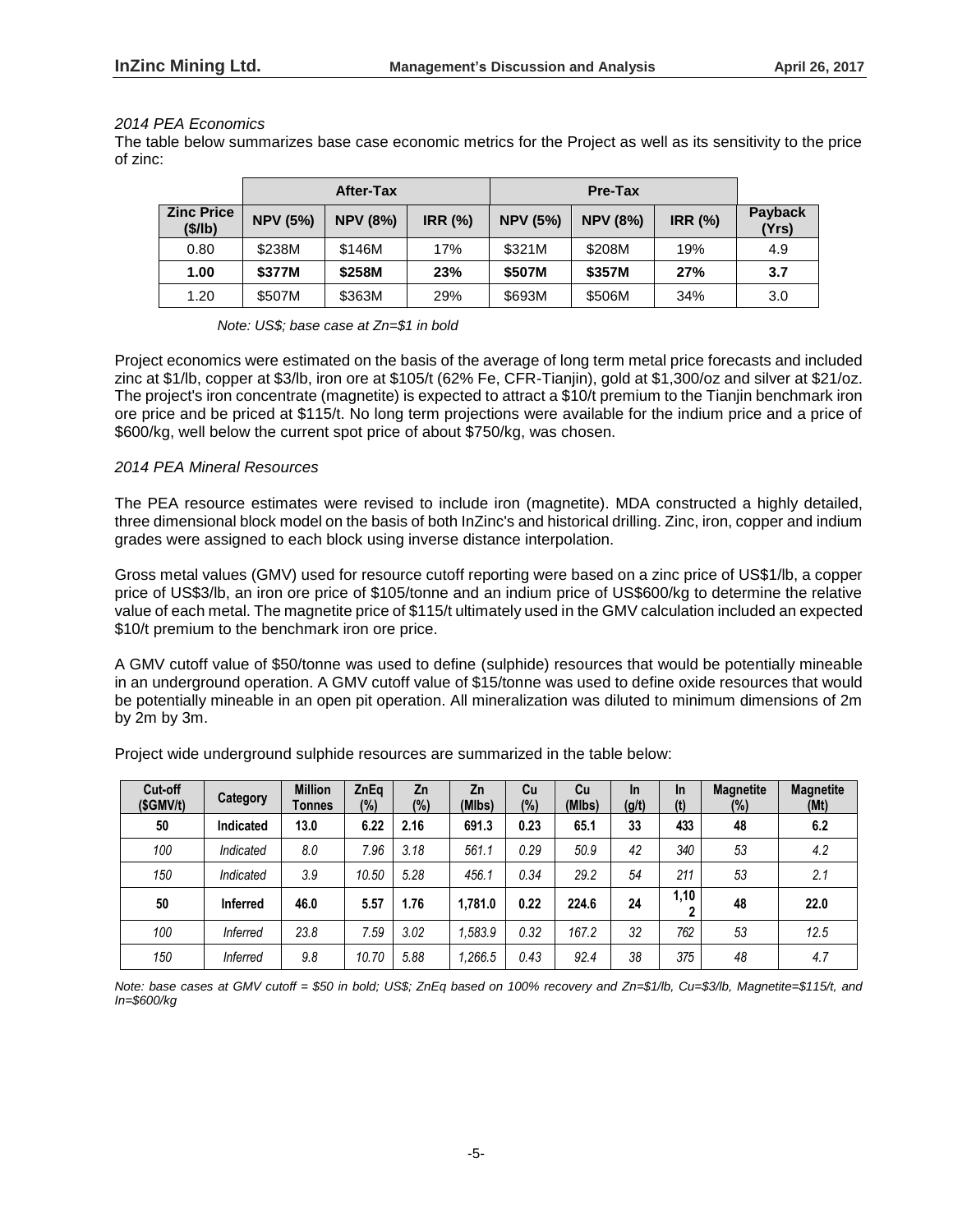| Cut-off<br>$(S \text{ GMV/t})$ | Category  | <b>Million</b><br>Tonnes | ZnEa<br>(%) | Zn<br>(%) | Zn<br>(MIbs) | Сu<br>(%) | Cu<br>(MIbs)         | In<br>(g/t) | In | <b>Magnetite</b><br>(%) | <b>Magnetite</b><br>(Mt) |
|--------------------------------|-----------|--------------------------|-------------|-----------|--------------|-----------|----------------------|-------------|----|-------------------------|--------------------------|
|                                | Indicated | i .4                     | 4.76        | 3.44      | 106.2        | 0.20      | $\sim$ $\sim$<br>v.z |             |    |                         | υ. ι                     |
| 15                             | Inferred  | 6.2                      | 4.40        | 2.95      | 404.8        | J.14      | 19.8                 |             | 58 | 10                      | 0.9                      |

Project-wide near surface oxide resources are summarized in the table below:

*Note: base case stated; US\$; ZnEq based on100% recovery and Zn=\$1/lb, Cu=\$3/lb, Magnetite=\$115/t, and In=\$600/kg*

Mineralization is open for expansion in three directions and there is very good potential for the discovery of additional mineralized zones away from existing resources.

# *2014 PEA Mining and Processing*

The PEA contemplates a 5,000 tonne per day underground mining operation ramping up to 6,500 tonnes per day in year three using longitudinal and transverse long-hole open stoping mining methods based on the underground resource only. Near surface oxide resources were not assessed and remain as a future opportunity.

Access to the deposit would be via two ramps, one of which would also host a conveyor system for ore haulage. A total of 34.0 million tonnes would be mined over 14.8 years at an average run of mine mill feed grade of 2.72% Zn, 0.27% Cu, 44.0% magnetite and 30 gpt In. Indicated and Inferred resources below the mining cutoff grade but located inside designed stopes were used to dilute the material processed at grade. Internal dilution of non-resource material was added at zero grade. Average total dilution in the potentially mineable material is approximately 20%.

Run of mine material would undergo crushing and grinding to 65 microns after which traditional low cost, low intensity magnetic drum separatorswould recover 95% of magnetite into an iron concentrate grading 63% iron.Preliminary marketing evaluations have indicated that the low silica and ultra-low phosphorus chemistry of the magnetite (iron) concentrate is particularly suited to the North American pellet-making market.

Metallurgical studies have shown that the initial separation and removal of the magnetite (iron) to concentrate would result in an approximate 50% reduction of volume prior to flotation. The remaining non-magnetic material (tails), which contain essentially all of the copper and zinc minerals, would feed a standard flotation process plant with design capacity of 6,500 tonnes per day. Feed grade to the flotation plant is expected to be in the range of 3-6% Zn or approximately double that of the run of mine material. Expected metallurgical recovery for zinc is 92% into a concentrate grading 55% zinc and containing high levels of indium with no deleterious elements. Approximately 74% of the copper is expected to be recovered into a concentrate grading 29% copper with payable levels of silver and gold and no deleterious elements.

Projected production of payable metals is summarized in the table below:

|                | <b>Annual Average</b> | <b>Life of Mine</b> |
|----------------|-----------------------|---------------------|
|                |                       |                     |
| Zinc (Mlbs)    | 107.9                 | 1,594.3             |
| Copper (Mlbs)  | 9.9                   | 146.7               |
| Indium (t)     | 38.3                  | 566.1               |
| Magnetite (Mt) | 1.0                   | 14.5                |
| Gold (Koz)     | 7.6                   | 113.0               |
| Silver (Koz)   | 76.9                  | 1,137.0             |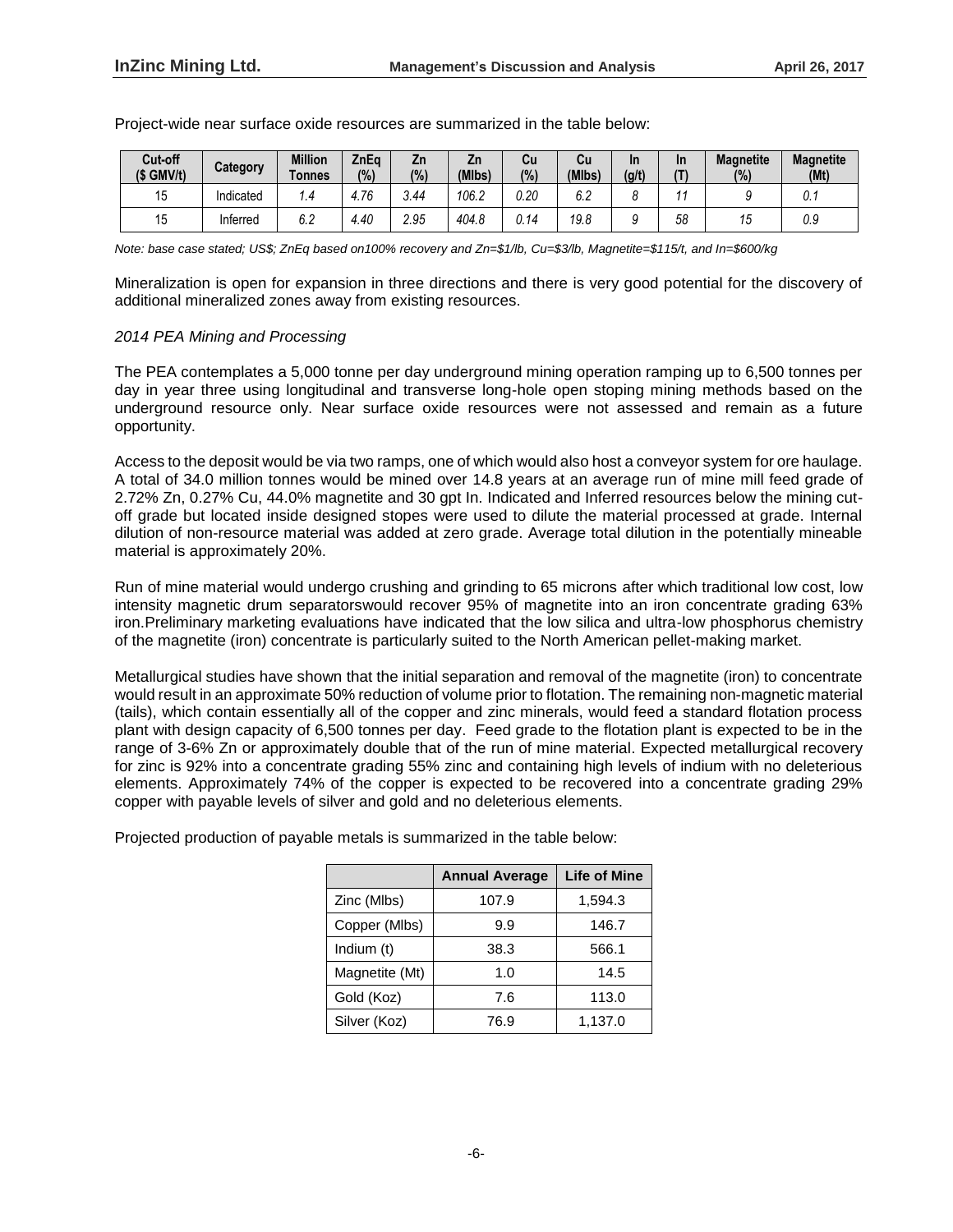*Opportunities for Enhanced Economics*

- good potential to increase the resource to the east, west and south
- potential for the discovery of localized higher-grade areas within the resource
- very good potential for the discovery of additional mineralized zones within the Project area
- potential for additional recoverable zinc and copper at depth, within the magnetite resource but beyond the current limits of zinc-copper data
- transportation costs for iron concentrate (magnetite) could be significantly reduced through contract negotiations with the railroads and sourcing consumers in North America.
- potential to process oxide zinc mineralization
- potential cost reductions associated with optimization of the tailings facility

# *2014 PEA Outlook*

The PEA recommends further work leading to a Pre-Feasibility Study, including drilling, engineering and marketing studies, hydrological and geotechnical analysis, as well as various baseline environmental and archeological studies. The Company has commenced detailed planning and costing of this work and intends to proceed as soon as market conditions permit. Bonds and permits required for continued drilling and other exploration at West Desert are in place along with all facilities and infrastructure that supported the Company's 2007-2008 drill program, allowing for a quick start to field operations.

In addition to maintaining its active properties, the Company is engaged in a continuing review of other properties and projects for possible acquisition and/or transaction.

# **Indy Zinc Project Highlights**

- Ground access, 55 km from major highway, 70 km from trans-continental rail
- 450 m long mineralized trend (Tex Zone) outlined by five shallow, wide-spaced historical drill holes
- Tex Zone drill intersections range from 1.5 m to 19.7 m widths, grading from 1.9% to 8.9% zinc, from 1.0 g/t to 55.6 g/t silver and from 0.04% to 2.4% lead
- Tex Zone intersections estimated within 100 m of surface, open for expansion on strike and at depth
- Surface zinc oxides grading 45.5% zinc and 7.9 g/t silver in recent grab samples
- Multiple, large soil geochemical anomalies over 6.5 km strike, offer potential for additional discoveries
- Last comprehensive exploration by majors 26 years ago
- Four styles of zinc mineralization are widespread and only partially explored
- Ground work and additional soil sampling are planned in 2017 to prepare the project for drilling

Pursuant to the option agreement with PSR, the Company has the option to earn a 100% interest over a five year period by making staged cash payments totalling \$305,000 (including \$30,000 upon TSX-V acceptance - paid), issuing an aggregate of 2,100,000 shares (including 200,000 upon TSX-V acceptance - issued) and completing work commitments of \$2,600,000 (\$75,000 in the first year). In addition, a \$500,000 cash payment and issuance of 500,000 shares of the Company will be made to PSR if the Company files a technical report establishing a 500,000,000 pound zinc resource. A further \$500,000 cash payment will be made to PSR should the Company file a technical report establishing a 750,000,000 pound zinc resource. The project is subject to a 1.0% net smelter returns royalty ("NSR") held by PSR (the "PSR NSR") and a 1.5% NSR held by Kerry Curtis, a director, Chairman of the Board and the interim Chief Executive Officer of the Company, and a director and the controlling shareholder of PSR. On exercise of the option and prior to completion of a feasibility study, the Company has the right to purchase the PSR NSR for \$1,500,000.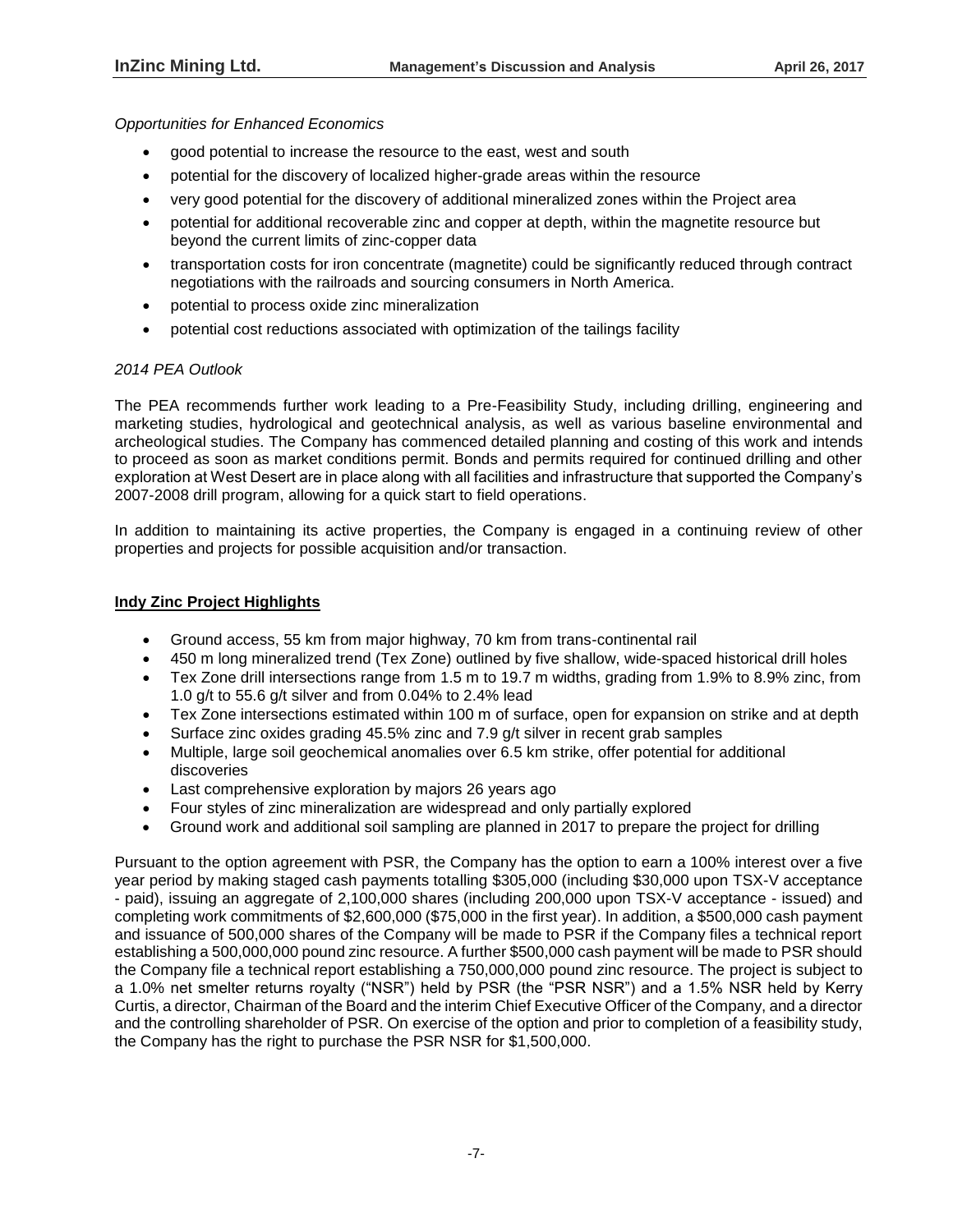# *Property Geology and History of Work*

The Indy project comprises claims covering a 9.8 kilometre strike of deformed sedimentary rocks spanning the Cambrian to Lower Mississippian; a geological period known to produce most of the major western Canadian zinc deposits.

Activity in the area is first recorded by Kennco, who in 1980, based on regional geology and geochemistry, staked the area now comprising the claimsduring a search for Sedex type lead-zinc deposits. In 1981 and 1982 Kennco established a cut survey grid over a 6.5 km strike and completed mapping and wide spaced soil geochemistry resulting in the definition of three large zinc-lead-silver geochemical anomalies termed North, Central and South. Kennco completed four diamond drill holes on two selected geochemical targets in 1982.

In 1988, Cominco optioned the claims from Kennco and completed detailed grid soil sampling and geological mapping over a 3 km strike length covering the southern portion of the Kennco claims, roughly in the area now comprising the Indy 1 claim. Cominco outlined two areas of anomalous zinc-lead-barium soil geochemistry, one of which corresponded to the "South Anomaly" previously identified by Kennco. Five shallow, wide-spaced diamond drill holes drilled by Cominco in 1989-90 targeted a portion of a high contrast soil anomaly (Anomaly B). All five holes intersected mineralization at estimated vertical depths less than 100 metres, outlining a 450 metre long mineralized trend called the Tex Zone. Drill intersections ranged from 1.5 m to 19.7 m, grading from 1.9% to 8.9% zinc, from 1.0 g/t to 55.6 g/t silver and from 0.04% to 2.4% lead. True widths of these intersections are not known and in some cases core recoveries were less than 50%. Descriptions of the mineralized drill intersections include the minerals sphalerite, galena and barite in fractures and breccias hosted in dolostone, all of which are common constituents of Mississippi Valley Type (MVT) style or low temperature Carbonate Replacement Deposit (CRD) zinc mineralization.

The Indy project includes compiled digital data from 2,056 historical and recent (2012, 2013, 2015 and 2016) soil geochemical samples from across 7.5 kilometres of the property. Data also includes 72 stream sediment samples and 396 samples from 1550 m of diamond drilling in 13 holes drilled between 1981 and 1990 by Kennco and Cominco. Soil samples outline several large multi-element (zinc-lead-barium-silver) geochemical anomalies occurring across a 6.5 kilometre length of the property. The following four multi-element geochemical anomalies cover a large area across a linear trend over moderate terrain: Anomaly A (600 m by 350 m); Anomaly B (Tex Zone) (700 m by 150 m); Anomaly C (700 m by 200 m); and Anomaly D (800 m by 400 m). Several of these anomalies have not been explored or remain only partially explored. This includes the high contrast soil signal from Anomaly B, which was partially explored by drilling in 1989-90 and led to the discovery of the Tex Zone.

Four types of zinc mineralization (including MVT or low temperature CRD style) are documented on Indy. The variety of zinc mineralization, respective host rocks and the widespread distribution of these occurrences across Indy may be suggestive of a larger mineralizing event and may provide new opportunities and target areas. Additional soil sampling, prospecting and geological mapping are required on all anomalies and mineral occurrences to improve the resolution of exploration data prior to drill target selection.

# **Selected Annual Information**

The following financial data, which has been prepared in accordance with IFRS, is derived from the Company's financial statements for the year ended December 31, 2016, 2015 and 2014:

|                          |                        | 2016      | 2015       | 2014      |
|--------------------------|------------------------|-----------|------------|-----------|
|                          |                        |           |            |           |
|                          | Total                  | (495,357) | (248, 571) | (525,732) |
| Loss                     | Per Share <sup>1</sup> | 0.01      | Nil        | (0.01)    |
| <b>Total Assets</b>      |                        | 6,330,794 | 6,570,348  | 6,826,542 |
| <b>Working Capital</b>   |                        | 484.340   | 777,804    | 1,127,432 |
| <b>Total liabilities</b> |                        | 49.427    | 45,061     | 52,038    |

*(1) Basic and diluted*

The Company's projects are at the exploration stage and have not generated any revenues. At December 31, 2016, the Company had not yet achieved profitable operations and has a deficit of \$8,126,512 (2015 -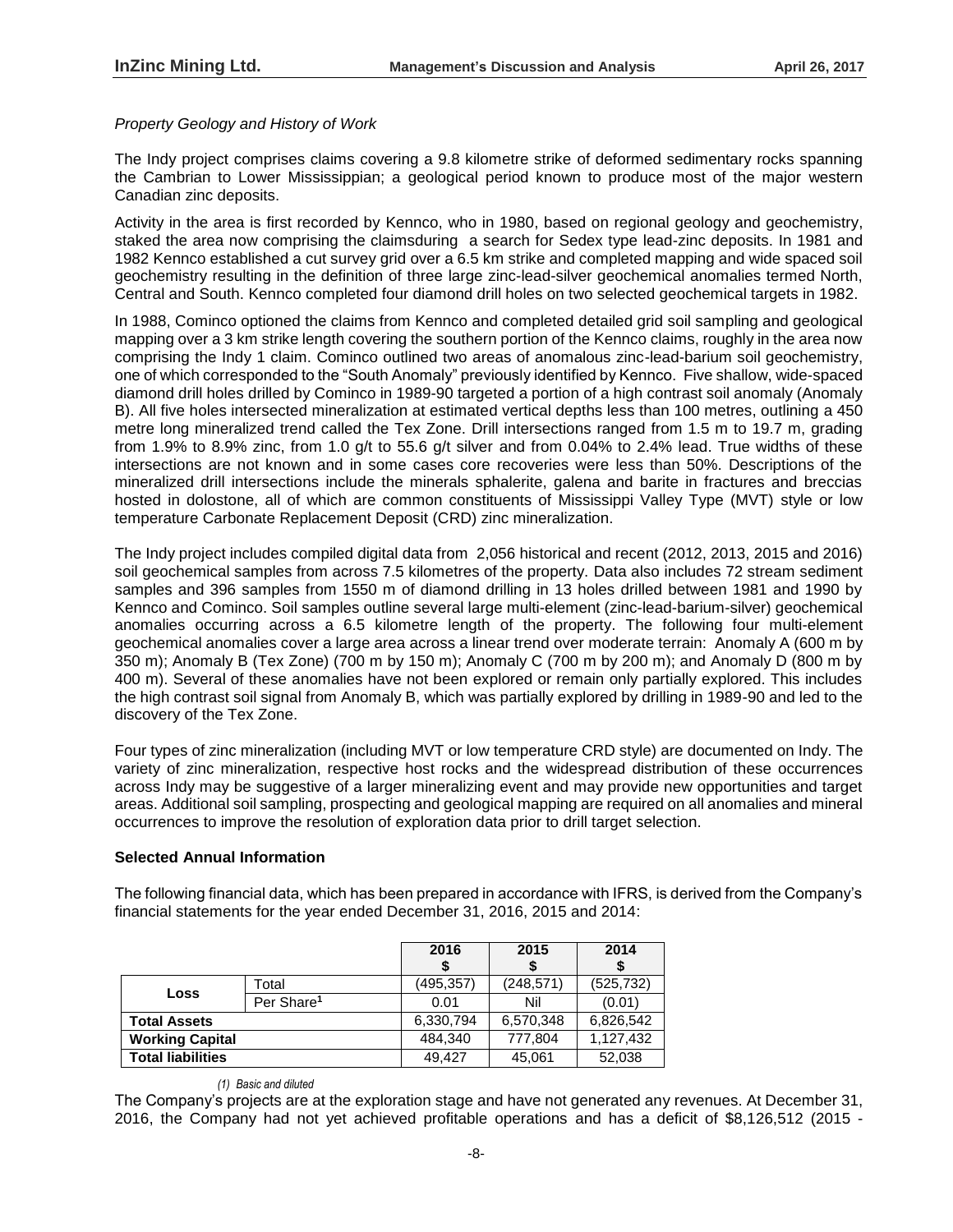\$7,631,155). These losses resulted in a net loss per share for the year ended December 31, 2016 of \$0.01 (2015 - \$0.00).

The loss and comprehensive loss for the Company has varied from year to year, depending mainly on the amount of communication and investor relations activities, professional fees, exploration work carried out and whether or not stock options were issued. The loss for 2016 was significantly higher than recent annual periods due to significantly higher professional fees and stock based compensation resulting from the issue of stock options.

# **Selected Quarterly Information**

| <b>Quarter Ended</b> | <b>Revenue</b><br>$($ \$) | $Loss($ \$) | <b>Net loss</b><br>per share<br>(\$) |
|----------------------|---------------------------|-------------|--------------------------------------|
| Dec. 31, 2016        | Nil                       | (125, 780)  | 0.00                                 |
| Sep. 30, 2016        | Nil                       | (142, 237)  | 0.00                                 |
| June 30, 2016        | Nil                       | (163, 241)  | 0.00                                 |
| March 31, 2016       | Nil                       | (64,099)    | 0.00                                 |
| Dec. 31, 2015        | Nil                       | (47, 388)   | 0.00                                 |
| Sept. 30, 2015       | Nil                       | (80,621)    | 0.00                                 |
| June 30, 2015        | Nil                       | (90,891)    | 0.00                                 |
| March 31, 2015       | Nil                       | (29,671)    | 0.00                                 |

*(1) Basic and diluted*

# **Fourth Quarter**

The net loss for the quarter ended December 31, 2016 was \$125,780 or \$0.00 per share compared with a loss of \$47,388 or \$0.00 per share during the quarter of the prior year. Sources of variability include office and miscellaneous costs, professional fees and share based compensation.

# *Results of Operations*

The following discussion should be read in conjunction with the accompanying Financial Statements and related notes for the period. The operating and administrative expenses for the year ended December 31, 2016 totalled \$499,057 (2015 - \$255,663), including share-based compensation issued during the period, valued at \$205,520 (2015 - \$Nil) calculated using the Black Scholes option pricing model. The most significant expenses for the period ended December 31, 2016 were management fees, office and miscellaneous costs, professional fees and share-based compensation.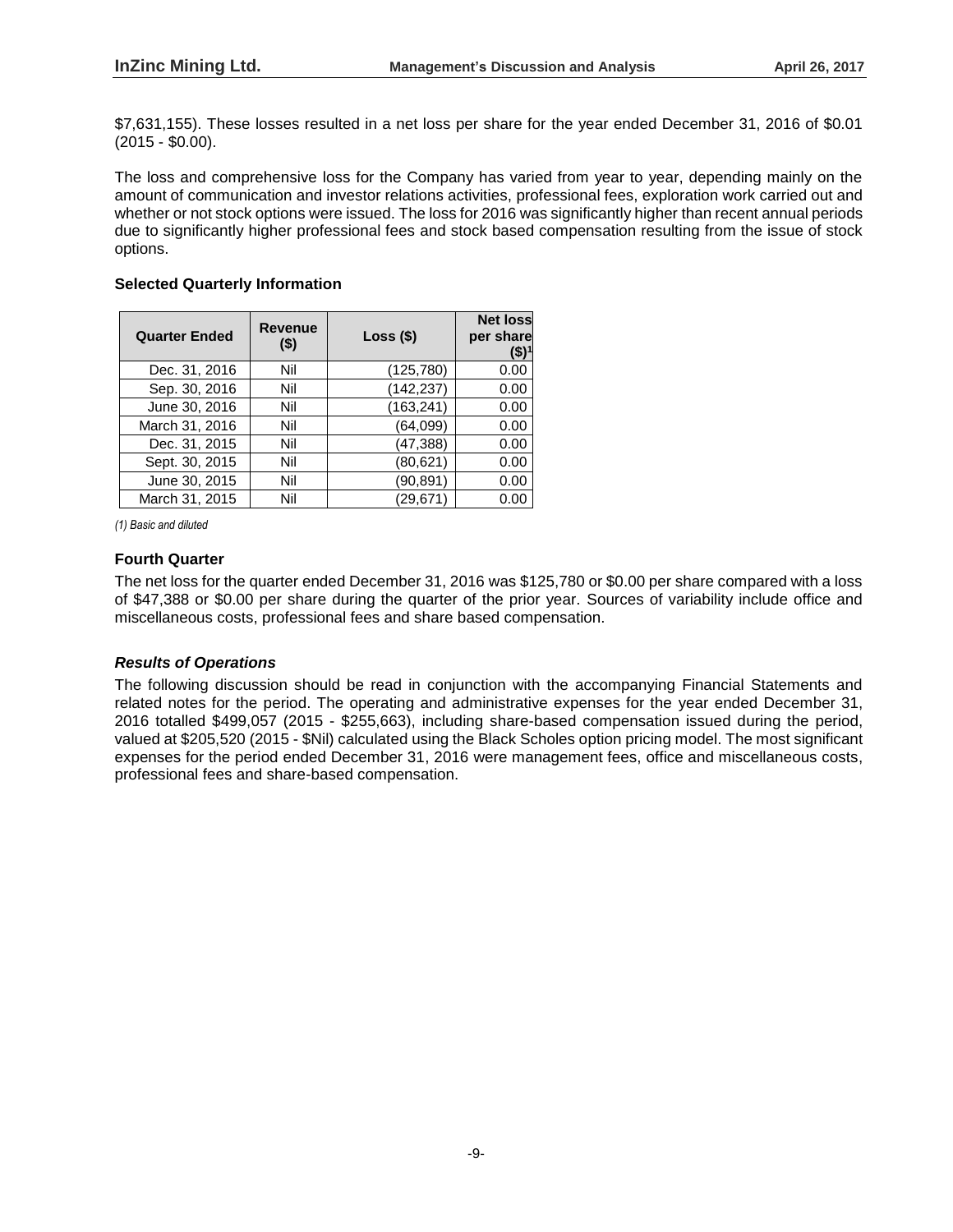The table below explains the major changes in expenditures for year ended December 31, 2016 compared with 2015.

| <b>Expenses</b>                         | Increase / Decrease in | <b>Explanation for Change</b>                                                                                                       |
|-----------------------------------------|------------------------|-------------------------------------------------------------------------------------------------------------------------------------|
|                                         | <b>Expenses</b>        |                                                                                                                                     |
|                                         |                        |                                                                                                                                     |
| Communication and<br>investor relations | Decrease of \$48,478   | Decrease is due to reduction in investor relations and<br>promotional activities such as marketing and<br>attendance at conferences |
| Foreign exchange gain                   | Increase of \$60,091   | Increases is due to significant appreciation of the<br>US\$ versus the CDN\$ in 2016                                                |
| Office and miscellaneous                | Increase of \$27,662   | Increase is due to increase in corporate activity                                                                                   |
| Management fees                         | Decrease of \$46,773   | Decrease is due to resignation of CEO                                                                                               |
| Professional fees                       | Increase of \$51,614   | Increase is due to greater corporate activity resulting<br>in higher legal and accounting fees                                      |
| Share based<br>compensation             | Increase of \$205,520  | Incentive share options were issued in 2016<br>compared with none in 2015.                                                          |

The table below explains the major changes in expenditures for year ended December 31, 2015 compared with 2014.

| Increase / Decrease in<br><b>Expenses</b> |                      | <b>Explanation for Change</b>                                                                                                                             |
|-------------------------------------------|----------------------|-----------------------------------------------------------------------------------------------------------------------------------------------------------|
|                                           | <b>Expenses</b>      |                                                                                                                                                           |
|                                           |                      |                                                                                                                                                           |
| Communication and<br>investor relations   | Decrease of \$85,420 | Decrease is due to significant reduction in investor<br>relations and promotional activities such as<br>marketing contracts and attendance at conferences |
| Foreign exchange gain                     | Increase of \$36,509 | Increases in due to significant appreciation of US\$<br>versus CDN\$ in 2015                                                                              |
| Management fees                           | Decrease of \$56,000 | Decrease due to cut in CEO compensation                                                                                                                   |
| Professional fees                         | Decrease of \$32,498 | Decrease due to cut in CFO compensation                                                                                                                   |
| Share based<br>compensation               | Decrease of \$43,865 | No incentive share options were issued in 2015.                                                                                                           |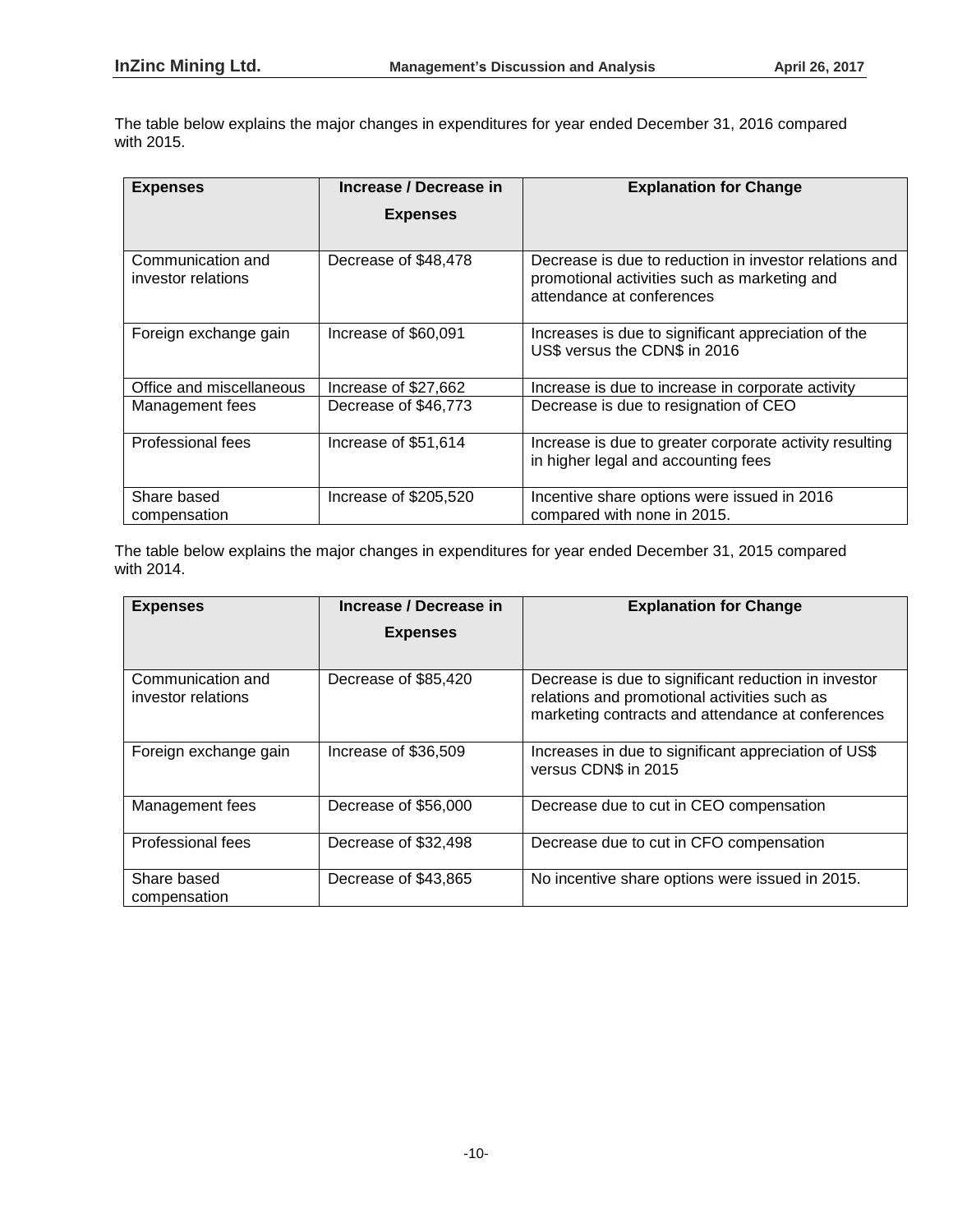# **RELATED PARTY TRANSACTIONS**

The Company entered into the following transactions with related parties during the year ended December 31, 2016:

Summary of key management personnel compensation:

|                                                   | For the year ended<br>December 31, |         |  |         |
|---------------------------------------------------|------------------------------------|---------|--|---------|
|                                                   | 2016<br>2015                       |         |  |         |
| Short-term benefits paid or accrued:              |                                    |         |  |         |
| Professional fees (S. Vanry)                      |                                    | 24.813  |  | 18,000  |
| Management fees (C. Staargaard)                   |                                    | 37,227  |  | 84,000  |
| Office and miscellaneous (K. Curtis)              |                                    | 21,000  |  |         |
| Share-based compensation (K. Curtis and S. Vanry) |                                    | 109,277 |  |         |
|                                                   |                                    | 192.317 |  | 102.000 |

# **Summary of transactions with other related parties**

The following amounts were incurred with respect to the Company's non-executive directors:

|                          | For the year ended<br>December 31, |        |  |  |
|--------------------------|------------------------------------|--------|--|--|
|                          | 2016                               |        |  |  |
| Share-based compensation |                                    |        |  |  |
| L. Montpellier           | \$                                 | 20,554 |  |  |
| W. Hubert                |                                    | 20,554 |  |  |
| J. Murphy                |                                    | 34,579 |  |  |
|                          |                                    | 75,687 |  |  |

Included in rent is \$12,000 (2015 - \$23,800) paid or accrued at cost to a company related by Chris Staargaard, former President and CEO, and \$4,500 (2015 - \$Nil) paid or accrued to a company related by Steve Vanry, the CFO.

Included in accounts payable and accrued liabilities are amounts owing to related parties of \$6,372 (December 31, 2015 - \$11,764).

# **Liquidity, Financial Position and Capital Resources**

As at December 31, 2016, the Company's liquidity and capital resources are as follows:

|                                  | <b>December 31, 2016</b> | <b>December 31, 2015</b> |
|----------------------------------|--------------------------|--------------------------|
|                                  |                          |                          |
| Cash                             | 482.729                  | 784,188                  |
| <b>Receivables</b>               | 35.294                   | 23,576                   |
| Prepaid expenses                 | 13.870                   | 14,144                   |
| Total current assets             | 533,767                  | 822,865                  |
| Payables and accrued liabilities | 49.427                   | 45,061                   |
| Working capital                  | 484.340                  | 777,804                  |

The Company had a net working capital position of \$484,340 at December 31, 2016 compared with \$777,804 at December 31, 2015. As at December 31, 2016, the Company had sufficient liquidity to meet its obligations for the next year.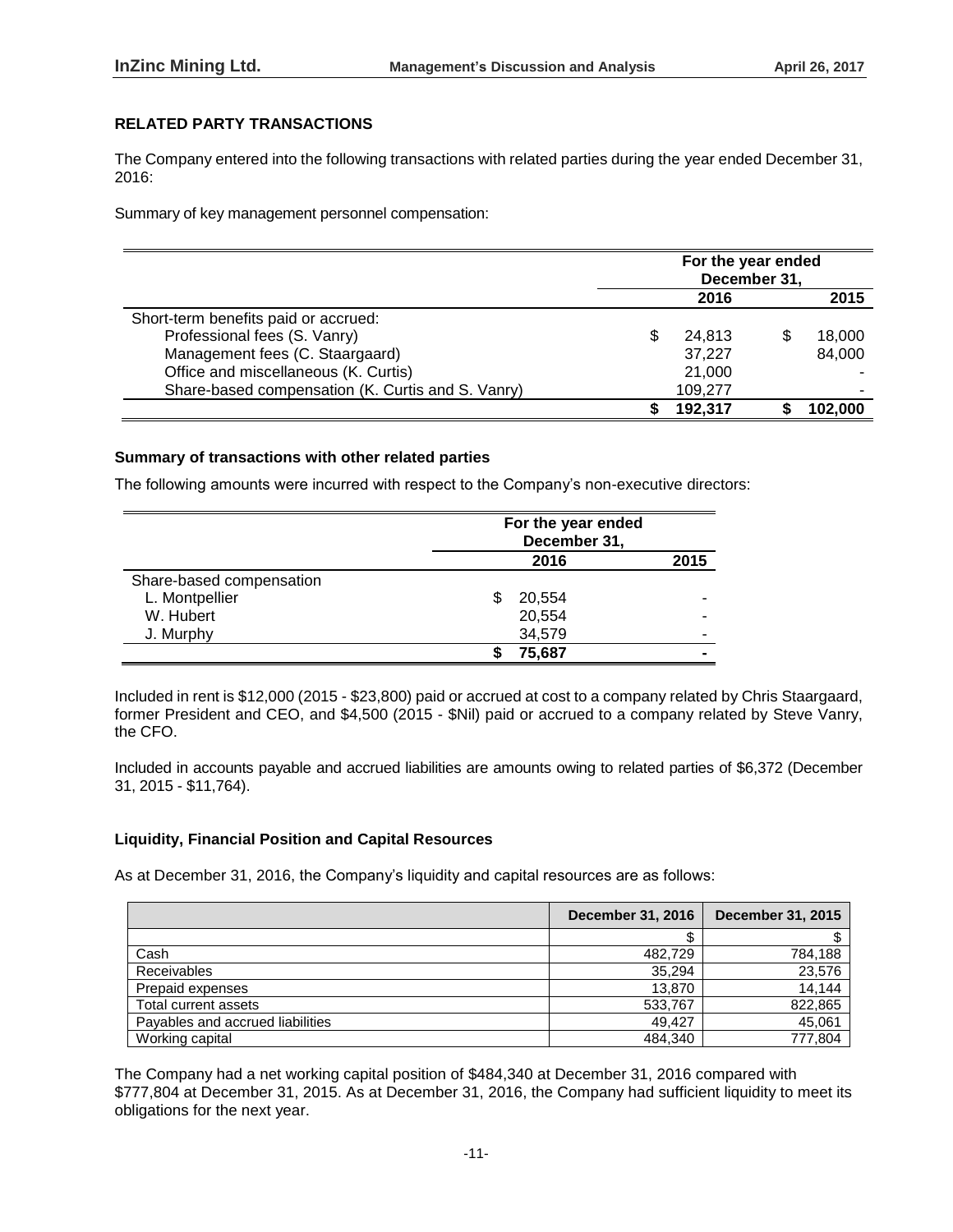The Company had cash on hand of \$482,729 on December 31, 2016 (December 31, 2015 - \$784,188). The only new source of cash during the period was the exercise of stock options for proceeds of \$45,000 (2015 - \$nil). The primary use of cash during the period was the funding of operations at \$292,997 (2015 - \$297,330).

The Company's general and administrative costs, exclusive of any management compensation or direct business costs such as acquisitions, field work or travel, are in the range of \$250,000 annually. These maintenance costs are typical for a public company of this nature and consist of stock exchange fees, legal fees, accounting and audit fees, transfer agent fees and general office expenses such as rent, basic administrative assistance and phone.

The Company has no known mineral reserves and is not in commercial production on any of its properties and accordingly, the Company does not generate cash from operations. The Company finances exploration activities by raising capital from equity markets from time to time.

# **Proposed Transactions**

There are no proposed transactions to be reported.

### **Risks and Uncertainties**

The business and operations of the Company are subject to numerous risks, many of which are beyond the Company's control. The Company considers the risks set out below to be some of the most significant to potential investors in the Company, but not all of the risks associated with an investment in securities of the Company. If any of these risks materialize into actual events or circumstances or other possible additional risks and uncertainties of which the Company is currently unaware or which it considers to be material in relation to the Company's business actually occur, the Company's assets, liabilities, financial condition, results of operations (including future results of operations), business and business prospects, are likely to be materially and adversely affected. In such circumstances, the price of the Company's securities could decline and investors may lose all or part of their investment.

#### *History of losses*

The Company has incurred net losses since inception and as of December 31, 2016, had an accumulated deficit of \$8,126,512.

#### *No history of dividends*

Since incorporation, the Company has not paid any cash or other dividends on its common stock and does not expect to pay such dividends in the foreseeable future, as all available funds will be invested primarily to finance its mineral exploration programs. The Company will need to achieve profitability prior to any dividends being declared.

#### *Dilution*

The Company does not generate any revenues and does not have sufficient financial resources to undertake by itself all of its planned expenditures. The Company has limited financial resources and has financed its operations primarily through the sale of securities such as common shares. The Company will need to continue its reliance on the sale of such securities for future financing, resulting in dilution to the Company's existing shareholders. The amount of additional funds required will depend largely on the success of the Company's exploration programs.

Further expenditures will depend on the Company's ability to obtain additional financing which may not be available under favourable terms, if at all. *Capital and liquidity risk*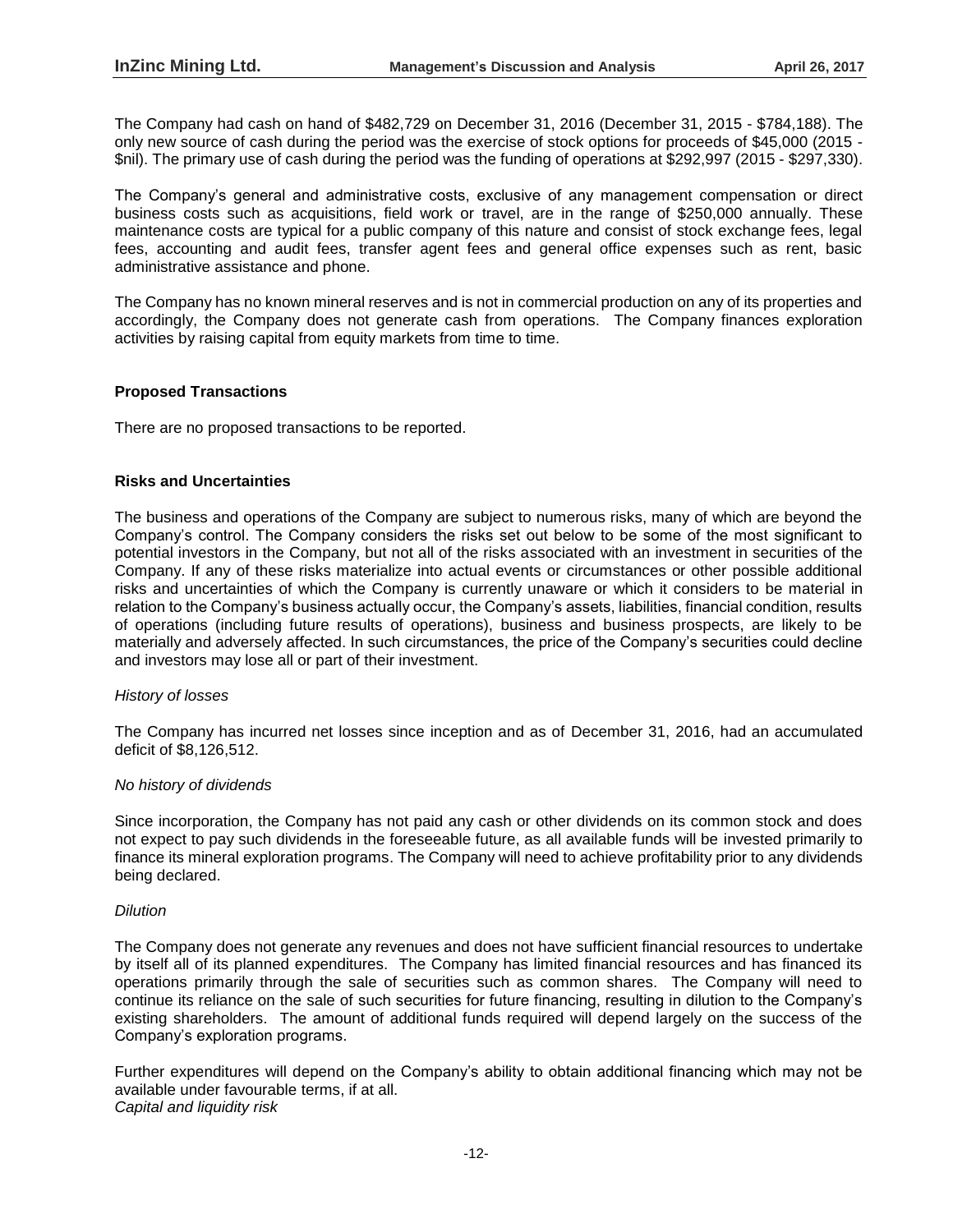The amount of financial resources available to invest for the enhancement of shareholder value is dependent upon the size of the treasury, profitable operations, and willingness to utilize debt and issue equity. Due to the size of the Company, financial resources are limited and if the Company exceeds growth expectations or finds investment opportunities it may require debt or equity financing. There is no assurance that the Company will be able to obtain additional financial resources that may be required to successfully finance transactions or compete in its markets on favourable commercial terms.

# *Dependence on key personnel*

Loss of certain members of the executive team or key operational leaders of the company could have a disruptive effect on the implementation of the Company's business strategy and the efficient running of dayto-day operations until their replacement is found. Recruiting personnel is time consuming and expensive and the competition for a professional is intense. The Company may be unable to retain its key employees or attract, assimilate, retain or train other necessary qualified employees, which may restrict its growth potential.

# *Mineral exploration*

Mineral exploration is subject to a high degree of risk, which even a combination of experience, knowledge and careful evaluation may fail to overcome. These risks may be even greater in the Company's case given its formative stage of development. Furthermore, exploration activities are expensive and seldom result in the discovery of a commercially viable resource. There is no assurance that the Company's exploration will result in the discovery of an economically viable mineral deposit.

# *Preliminary Economic Assessments*

Preliminary Economic Assessments are considered to be preliminary in nature. They include Inferred mineral resources that are considered too speculative to have the economic considerations applied that would enable their classification as mineral reserves. There is no certainty that the conclusions within a Preliminary Economic Assessment will be realized. Mineral resources that are not mineral reserves do not have demonstrated economic viability.

# *Management of industry risk*

The Company is engaged primarily in mineral exploration and manages related industry risk issues directly. The Company's mineral exploration activities expose it to potential environmental liability risk. It is management's policy to review environmental compliance and exposure on an ongoing basis. The Company follows industry standards and specific project environmental requirements. The Company is currently in the exploration stage on its property interests and has not determined whether significant site recovery costs will be required. Management is not aware of and does not anticipate any significant environmental remediation costs or liabilities in respect of its current operations.

# *Commodity and equity prices*

The Company is exposed to price risk with respect to commodity and equity prices. Equity price risk is defined as the potential adverse impact on the Company's earnings due to movements in individual equity prices or general movements in the level of the stock market. Commodity price risk is defined as the potential adverse impact on earnings and economic value due to commodity price movements and volatilities. The Company closely monitors commodity prices of base and precious metals, individual equity movements, and the stock market to determine the appropriate course of action to be taken by the Company. Fluctuations in pricing may be significant.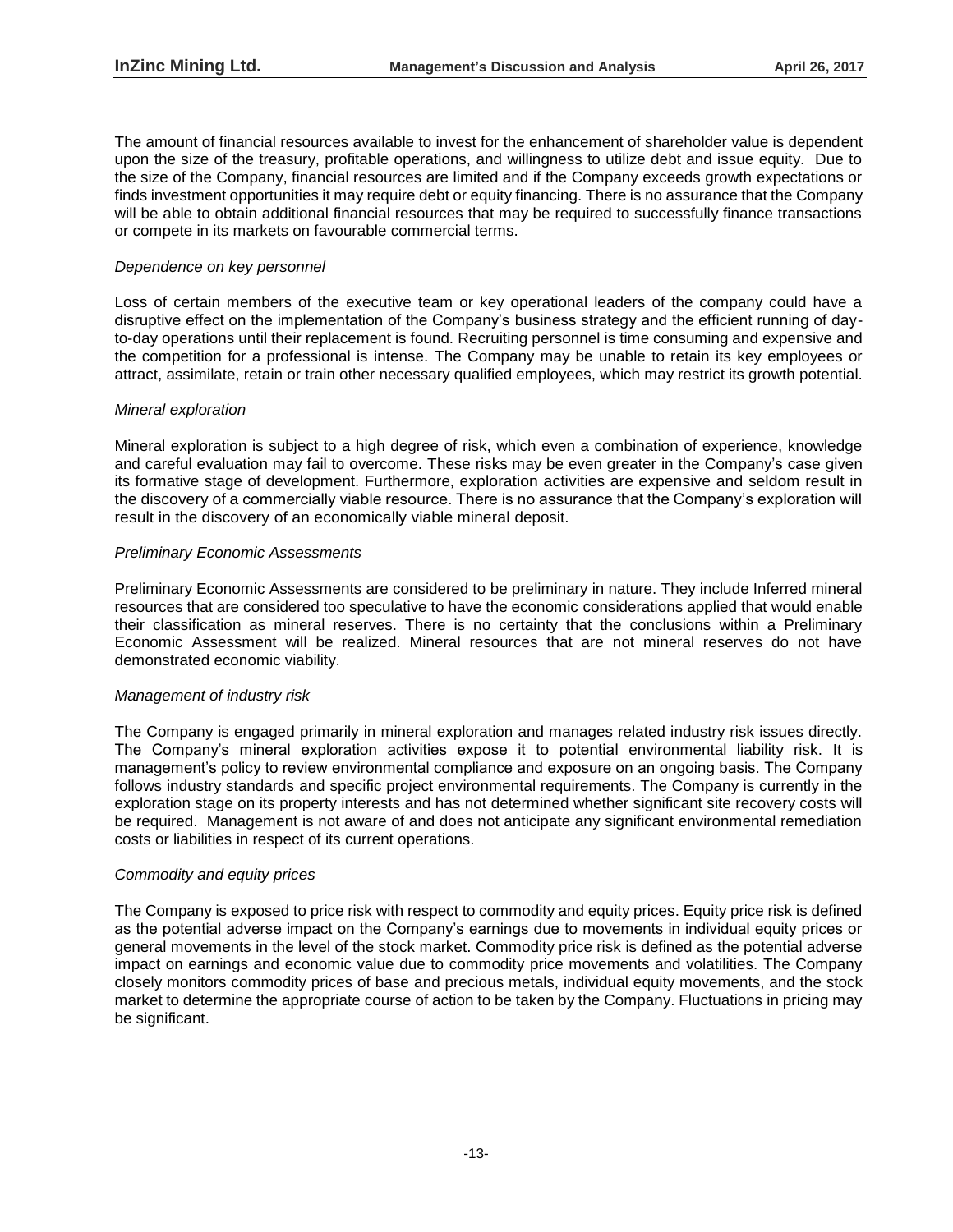# **Critical Accounting Estimates**

The preparation of Financial Statements in conformity with IFRS requires management to make certain estimates, judgments and assumptions that affect the reported amounts of assets and liabilities at the date of the financial statements and the reported expenses during the year. Based on historical experience and current conditions, management makes assumptions that are believed to be reasonable under the circumstances. These estimates and assumptions form the basis for judgments about the carrying value of assets and liabilities and reported amounts for expenses. Different assumptions would result in different estimates, and actual results may differ from results based on these estimates. These estimates and assumptions are also affected by management's application of accounting policies. Critical accounting estimates are those that affect the audited financial statements materially and involve a significant level of judgment by management.

Although management uses historical experience and its best knowledge of the amount, events or actions to form the basis for judgments and estimates, actual results may differ from these estimates.

The most significant accounts that require estimates as the basis for determining the stated amounts include the recoverability of exploration and evaluation assets and valuation of share-based compensation.

Critical judgments exercised apply in accounting policies that have the most significant effect on the amounts recognized in the financial statements are as follows:

# *Economic recoverability and probability of future economic benefits of exploration and evaluation assets*

Management has determined that exploration, evaluation, and related costs incurred which were capitalized may have future economic benefits and may be economically recoverable. Management uses several criteria in its assessments of economic recoverability and probability of future economic benefits including, geologic and other technical information, a history of conversion of mineral deposits with similar characteristics to its own properties to proven and probable mineral reserves, the quality and capacity of existing infrastructure facilities, evaluation of permitting and environmental issues and local support for the project.

# *Valuation of share-based compensation*

The Company uses the Black-Scholes Option Pricing Model for valuation of share-based compensation. Option pricing models require the input of subjective assumptions including expected price volatility, interest rate, and forfeiture rate. Changes in the input assumptions can materially affect the fair value estimate and the Company's earnings and equity reserves.

# *Income taxes*

In assessing the probability of realizing income tax assets, management makes estimates related to expectation of future taxable income, applicable tax opportunities, expected timing of reversals of existing temporary differences and the likelihood that tax positions taken will be sustained upon examination by applicable tax authorities. In making its assessments, management gives additional weight to positive and negative evidence that can be objectively verified.

# *Determination of functional currency*

The Company determines the functional currency through an analysis of several indicators such as expenses and cash flow, financing activities, retention of operating cash flows, and frequency of transactions with the reporting entity.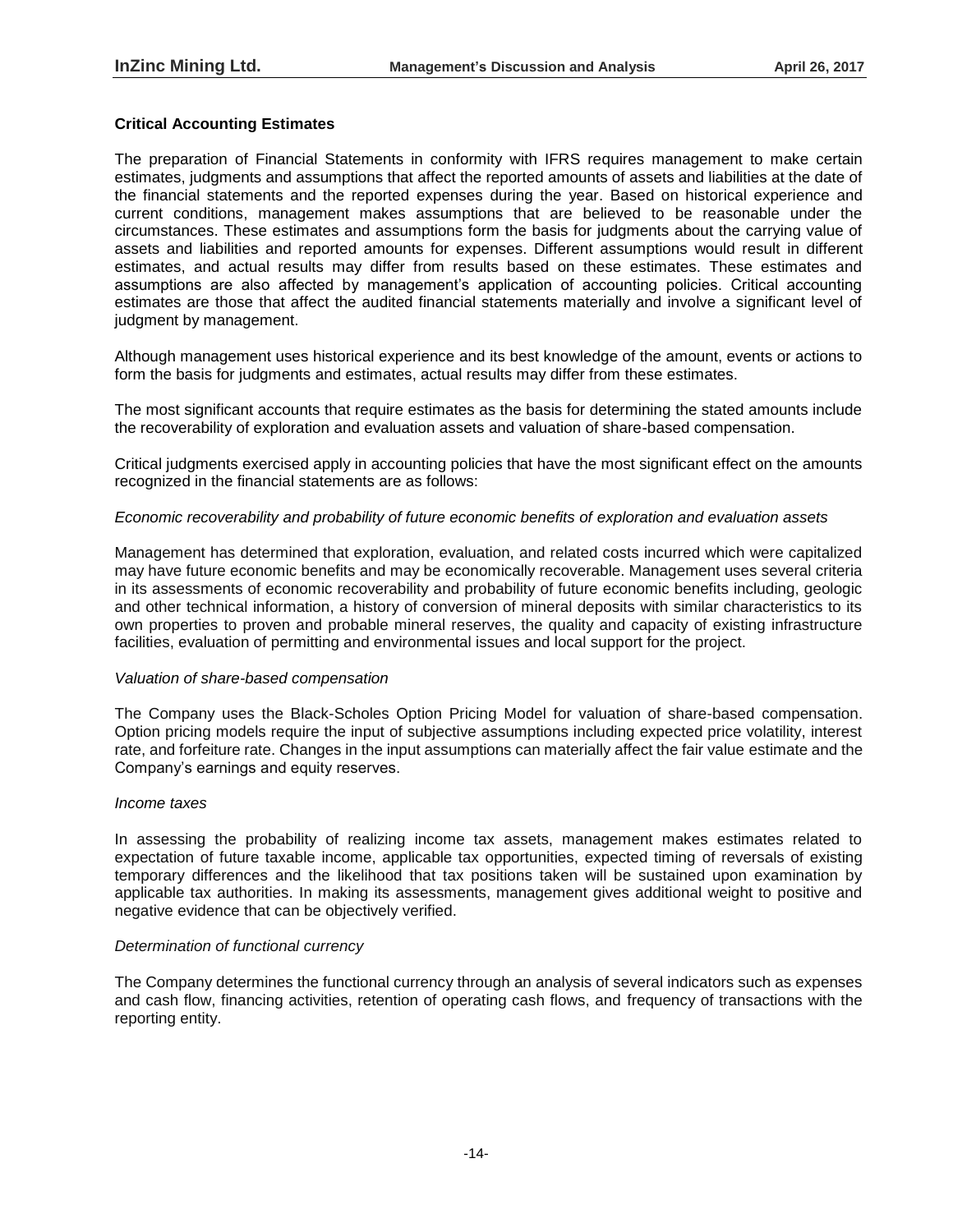### **Accounting pronouncements not yet effective**

A number of new standards, amendments to standards and interpretations applicable to the Company are not yet effective for the year ending December 31, 2016 and have not been applied in preparing these consolidated financial statements.

- a. IFRS 9, "Financial Instruments", replaces the guidance in IAS 39, "Financial Instruments: Recognition and Measurement", and includes requirements for recognition and measurement, impairment, derecognition and general hedge accounting. The standard is effective for annual periods beginning on or after January 1, 2018, with earlier application permitted. The Company does not intend to early adopt IFRS 9.
- b. IFRS 15, "Revenue from Contracts with Customers", establishes principles that an entity shall apply to report useful information to users of financial statements about the nature, amount, timing and uncertainty of revenue and cash flows arising from a contract with a customer. The standard is effective for annual periods beginning on or after January 1, 2018, with earlier application permitted. The Company does not intend to early adopt IFRS 15.

None of the remaining standards and amendments to standards and interpretations are expected to have a significant effect on the consolidated financial statements of the Company.

### **Off-Balance Sheet Arrangements**

The Company does not have any off-balance sheet arrangements.

### *Financial Instruments and Management of Financial Risk*

Financial instruments measured at fair value are classified into one of three levels in the fair value hierarchy according to the relative reliability of the inputs used to estimate the fair values. The three levels of the fair value hierarchy are:

- Level 1 Unadjusted quoted prices in active markets for identical assets or liabilities;
- Level 2 Inputs other than quoted prices that are observable for the asset or liability either directly or indirectly; and
- Level 3 Inputs that are not based on observable market data.

The Company's financial instruments consist of cash, receivables, reclamation bonds, and accounts payable and accrued liabilities. The fair value of these financial instruments, other than cash, approximates their carrying values. Cash and marketable securities are measured at fair value using level 1 inputs.

The Company is exposed to a variety of financial risks by virtue of its activities including currency, credit, interest rate, liquidity and price risk.

# *Credit risk*

The Company is exposed to industry credit risks arising from its cash holdings and receivables. The Company manages credit risk by placing cash with major Canadian financial institutions. The Company's receivables are due from the Federal Government of Canada. Management believes that credit risk related to these amounts is nominal.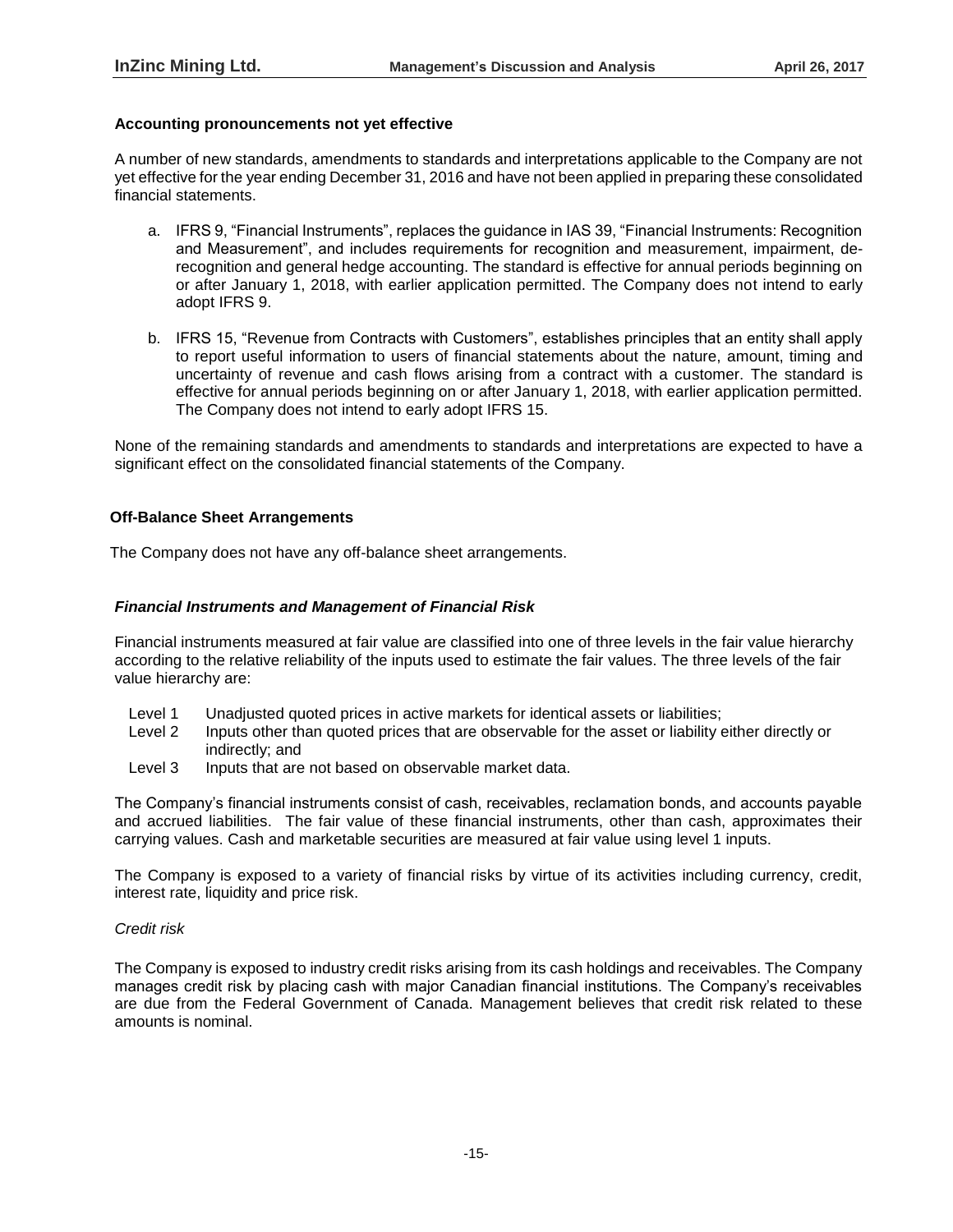# *Liquidity risk*

Liquidity risk is the risk that the Company will not have sufficient funds to meet its financial obligations when they are due. To manage liquidity risk, the Company reviews additional sources of capital and financing to continue its operations and discharge its commitments as they become due.

# *Interest rate risk*

Interest rate risk is the risk that the fair value of future cash flows of a financial instrument will fluctuate because of changes in market interest rates. As of December 31, 2016, the Company held an interest bearing demand deposit with a face value \$421,299. A change in interest rates of 1% will change income by \$4,213 per annum.

# *Foreign currency risk*

The Company is exposed to foreign currency risk on fluctuations related to cash and accounts payables and accrued liabilities that are denominated in United States Dollars. However, management believes the risk is not currently significant.

### *Price risk*

The Company has limited exposure to price risk with respect to commodity and equity prices. Equity price risk is defined as the potential adverse impact on the Company's earnings due to movements in individual equity prices or general movements in the level of the stock market. Commodity price risk is defined as the potential adverse impact on earnings and economic value due to commodity price movements and volatilities.

### *Other risks*

The Company will need additional funding to complete its short and long term objectives. The ability of the Company to raise such financing in the future will depend on the prevailing market conditions, as well as the business performance of the Company. Current global financial conditions have been subject to increased volatility which has negatively impacted access to public financing. There can be no assurances that the Company will be successful in its efforts to raise additional financing on terms satisfactory to the Company. The market price of the Company's shares at any given point in time may not accurately reflect value. If adequate funds are not available or not available on acceptable terms, the Company may not be able to take advantage of opportunities, to develop new projects or to otherwise respond to competitive pressures.

The Company is dependent upon the services of key executives, including the Chief Executive Officer. Certain directors and officers of the Company also serve as directors and/or officers of other companies involved in mineral exploration and development and, consequently, there exists the possibility for such directors and officers to be in a position of conflict.

# **Authorized and issued share capital as at April 26, 2017:**

Issued and outstanding: 73,355,419 common shares

Options outstanding are as follows:

| <b>Number of Options</b> | <b>Exercise Price</b> | <b>Expiry Date</b> |
|--------------------------|-----------------------|--------------------|
| 1,700,000                | 0.10                  | November 2, 2017   |
| 2,650,000                | 0.09                  | May 31, 2021       |
| 500,000                  | 0.11                  | June 21, 2021      |
| 4,850,000                |                       |                    |

Warrants outstanding are as follows: